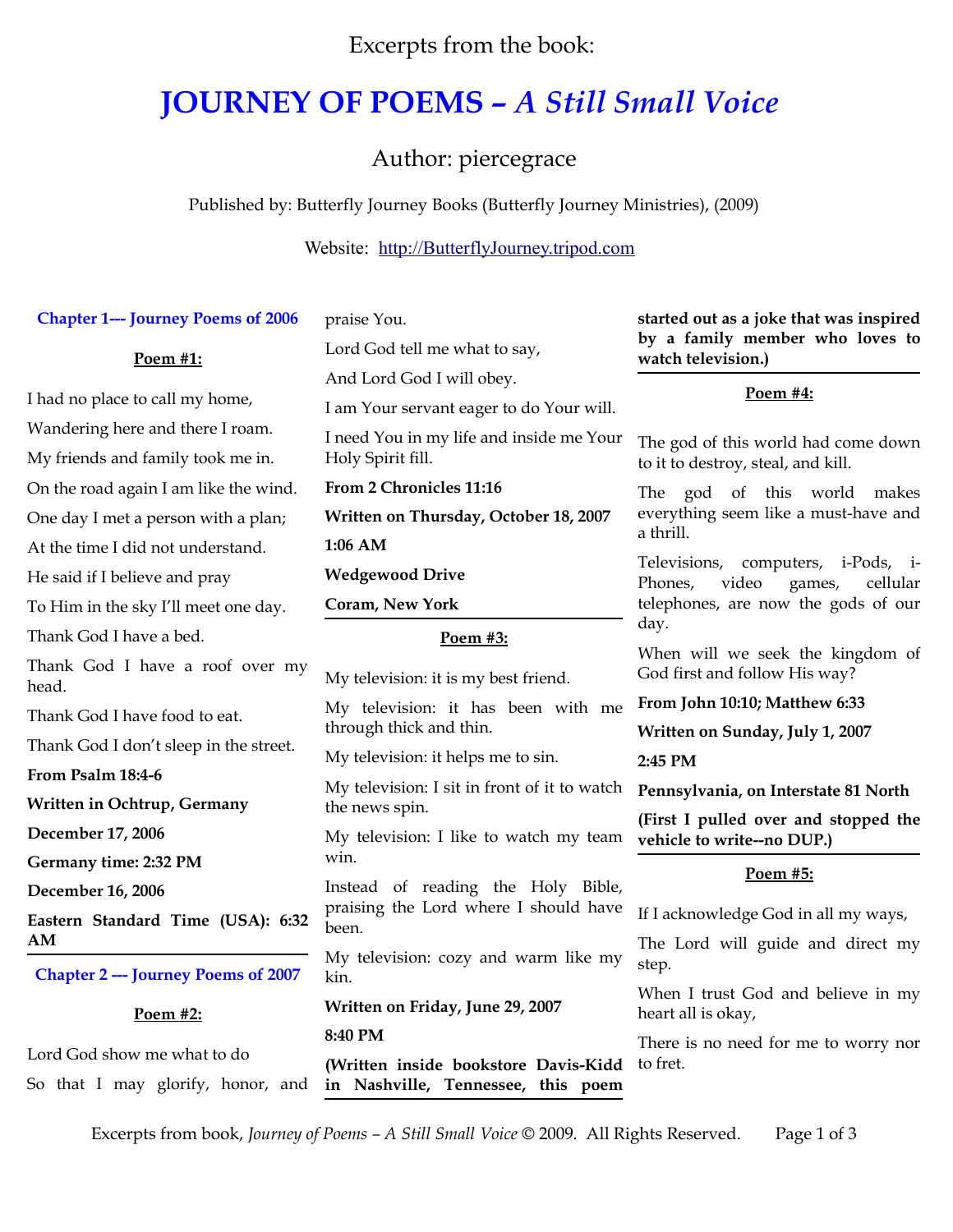Excerpts from the book:

## **JOURNEY OF POEMS** *– A Still Small Voice*

Author: piercegrace

Published by: Butterfly Journey Books (Butterfly Journey Ministries), (2009)

Website: [http://ButterflyJourney.tripod.com](http://ButterflyJourney.tripod.com/)

| From Proverbs 3:5 6; Psalm 37; What an awesome price He paid.            |                                                                                               | Poem #9:                                                |
|--------------------------------------------------------------------------|-----------------------------------------------------------------------------------------------|---------------------------------------------------------|
| Philippians 4:67<br>Written in 2007                                      | He shows His forgiveness, mercy, and<br>grace,                                                | I will cry                                              |
| 6:25 AM                                                                  | And He allows me to seek His face.                                                            | Out to the God Most High                                |
| <b>Wedgewood Drive</b>                                                   | As I obey Him, He gives me favor;                                                             | Who is my King,                                         |
| Coram, New York                                                          | My one true God and Savior.                                                                   | Gives me everything.                                    |
| <b>Chapter 3 --- Journey Poems of 2008</b>                               | From 1 Peter 1:3; Psalm 103:8,10-12                                                           | I am in the shadow of Your wings                        |
| Poem #6:                                                                 | Written on Sunday, February 17, 2008                                                          | For my soul trusts in You,                              |
|                                                                          | 1:53 PM                                                                                       | And I will make You my Refuge.                          |
| Lord God You have a plan for me,                                         | <b>Quarry Street</b>                                                                          | Psalm 57:1-3                                            |
| Although as of yet I do not see.                                         | Gainesville, Georgia                                                                          | Written on Friday, March 14, 2008                       |
| I do not fully understand Your reason;                                   |                                                                                               | 7:30 PM                                                 |
| You surely will work it all out in Your                                  | Poem #8:                                                                                      | Panera Bread                                            |
| time and season.                                                         | God our hearts will test                                                                      | Gainesville, Georgia                                    |
| You will give me a future and a hope;                                    | To see if we love Him or love our flesh.                                                      | Poem #10:                                               |
| I need not complain and grope.                                           | When we let go of our fears                                                                   | The Lord is righteous in all His ways;                  |
|                                                                          |                                                                                               |                                                         |
| When in all matters I trust You,                                         | Through many, many sorrowful tears                                                            |                                                         |
| You will guide me on what to do.                                         | And what we thought was a mess,                                                               | The Lord keeps all who love Him all<br>His days.        |
| From Jeremiah 29:11                                                      |                                                                                               | The Lord is kind in all His deeds;                      |
| Written on Monday, January 21, 2008                                      | The Lord God truly will bless.                                                                |                                                         |
| 6:40 AM                                                                  | <b>From Deuteronomy 8:2</b>                                                                   | The Lord will provide all your needs.<br>From Psalm 145 |
| <b>Quarry Street</b>                                                     | Written on Thursday, February 21, 2008                                                        |                                                         |
| Gainesville, Georgia                                                     | 5:28 PM                                                                                       | Written on Tuesday, December 9,<br>2008                 |
| Poem #7:                                                                 | Department of Motor Vehicles, Driver<br><b>Services</b>                                       | 2:43 AM                                                 |
|                                                                          | Gainesville, Georgia                                                                          | <b>Audubon Crest</b>                                    |
| Jesus Christ died on the cross<br>To save a sinner like me who was lost. | (Written in office while waiting to take Oakwood, Georgia<br>State merit test for employment) |                                                         |